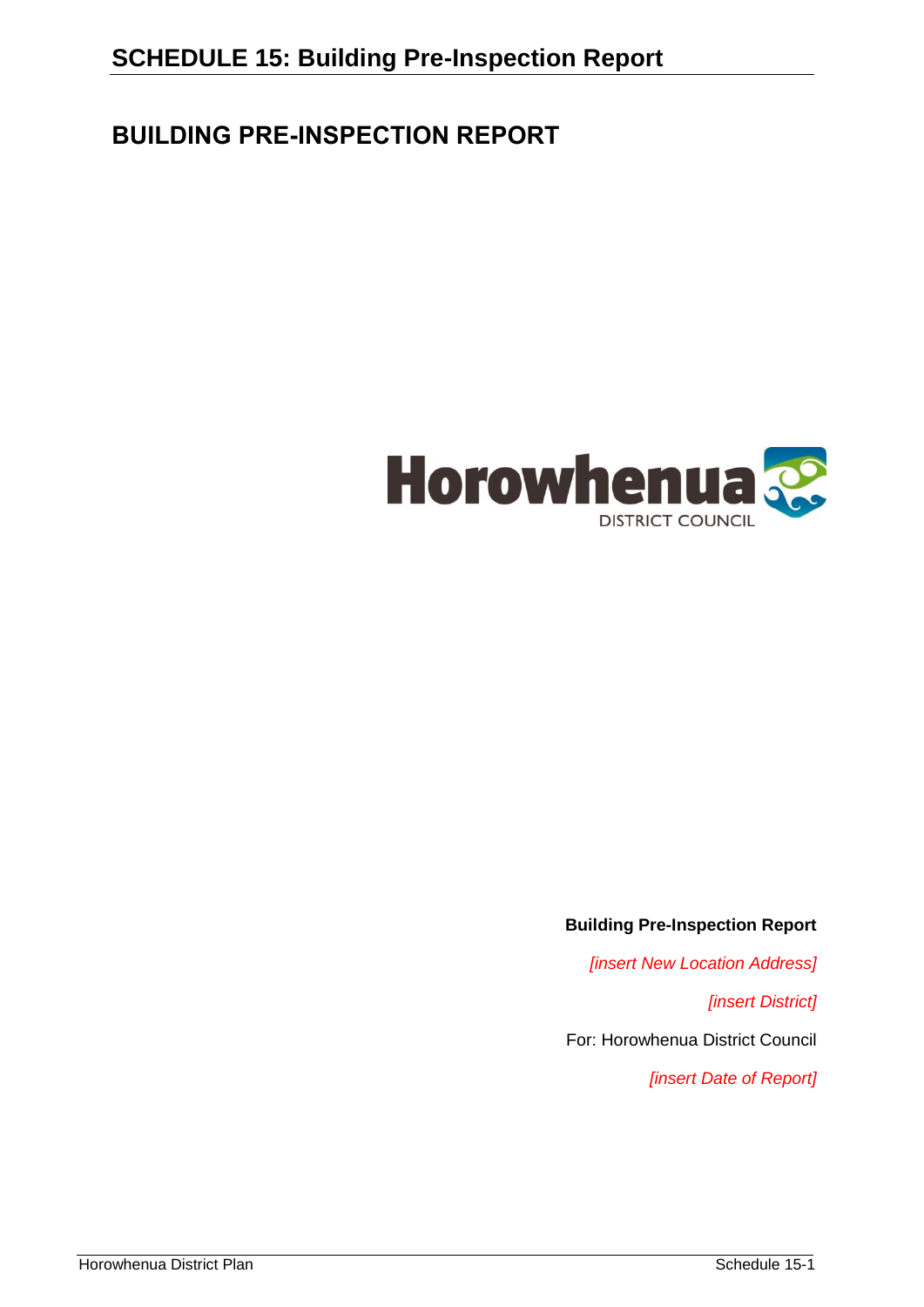#### **TABLE OF CONTENTS**

|     |                                                             | Page |
|-----|-------------------------------------------------------------|------|
| 1.0 | <b>GENERAL INFORMATION</b>                                  | 2    |
| 2.0 | <b>CONDITIONS TABLE</b>                                     |      |
| 3.0 | <b>BUILDING ACT REQUIREMENTS</b>                            | 9    |
| 4.0 | <b>ESTIMATE OF COSTS OF EXTERNAL REINSTATEMENT WORKS</b>    | 10   |
| 5.0 | <b>BUILDING SURVEYORS SIGNATURE</b>                         | 11   |
| 6.0 | <b>OWNER PAYMENT &amp; USE OF REFUNDABLE MONITORING FEE</b> | 11   |
| 7.0 | <b>OWNER CERTIFICATE AND DECLARATION</b>                    | 12   |

## **APPENDIX A – PHOTOGRAPHS**

## **1.0 GENERAL INFORMATION**

#### **1.1 INTRODUCTION**

This Building Pre-Inspection Report ("**Report**") has been prepared in accordance with the requirements of the Horowhenua District Plan. It accurately records the external condition of the building to be relocated and sets out all reinstatement work required to the exterior of the building after it has been relocated to bring it up to a workmanlike standard and to achieve a tidy appearance.

Limited inspection of the interior of the building to be relocated has been undertaken for the purpose of the building consent application which must be lodged with the Horowhenua District Council at the same time as this Report is submitted to the Council.

This Report confirms whether the building to be relocated is considered safe and sanitary.

The Condition Table set out in Section 2.0 of this Report and associated photographs assist in providing a representation of the condition of the building prior to its relocation.

This Report has been prepared by *[Name]* of *[Company Name]* as per our instruction/agreement dated *[Date]* on behalf of our clients *[Name]* in accordance with the requirements of the Horowhenua District Plan.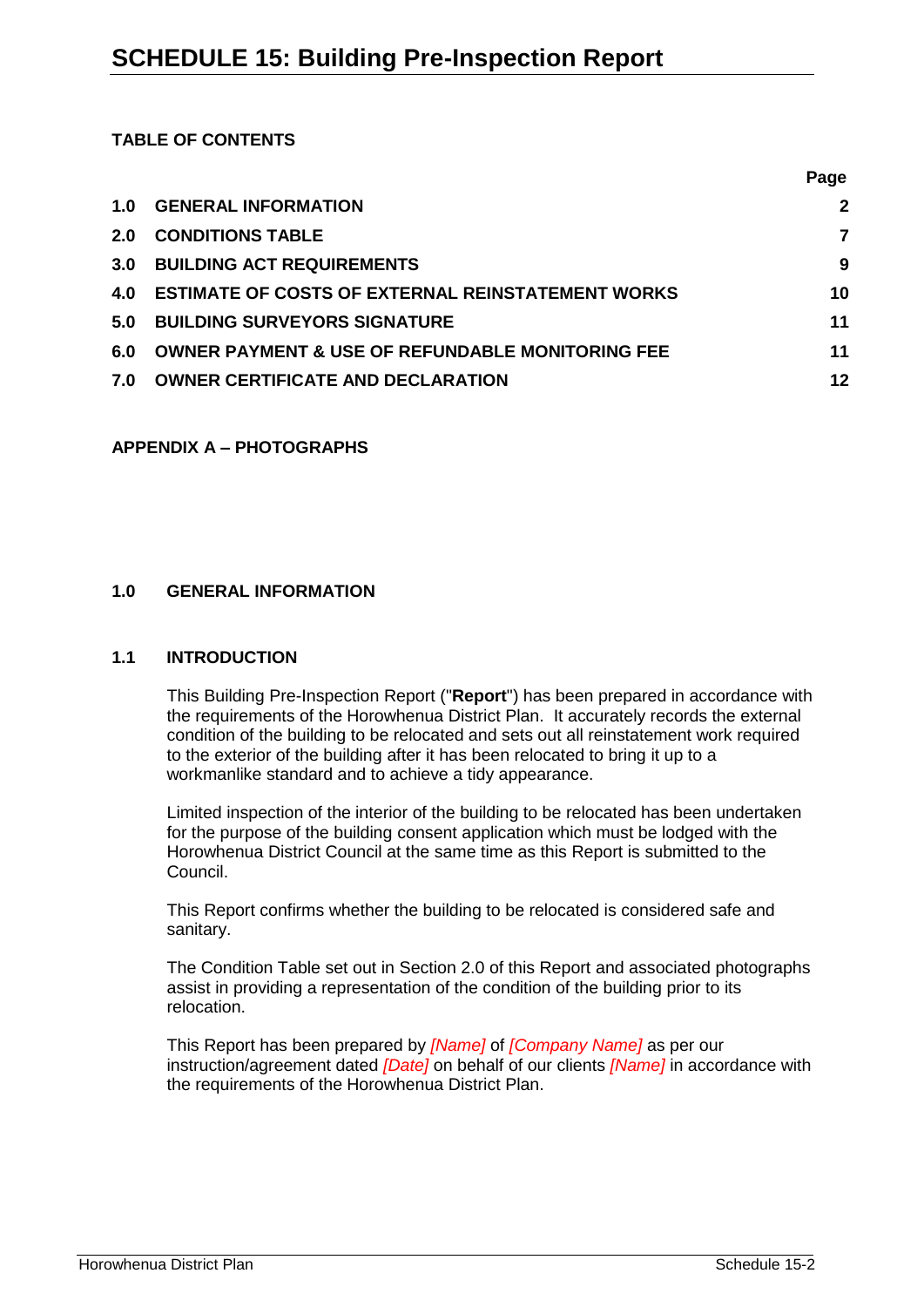# **SCHEDULE 15: Building Pre-Inspection Report**

## **1.2 APPLICANT'S CONTACT DETAILS**

| <b>Applicant:</b>              | [Applicant's (client's) name] |
|--------------------------------|-------------------------------|
| <b>Contact address:</b>        |                               |
| Telephone:                     |                               |
| Email:                         |                               |
| Any additional<br>information: |                               |

| Agent:                         | [Authorised agent's name] |
|--------------------------------|---------------------------|
| <b>Contact address:</b>        |                           |
| Telephone:                     |                           |
| Email:                         |                           |
| Any additional<br>information: |                           |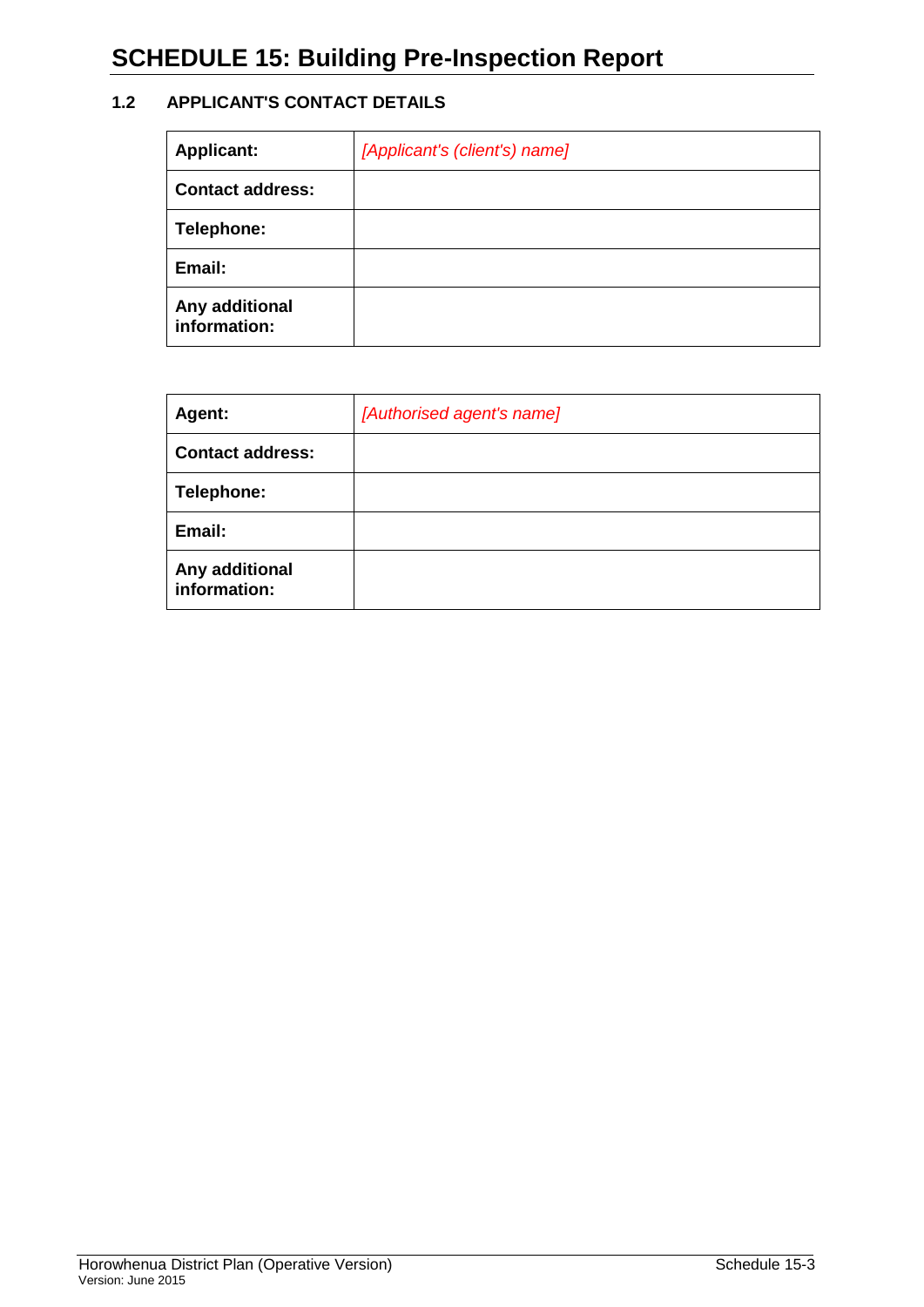## **1.3 Building Details**

| <b>Type of building</b>                            | Dwelling house, garage, ancillary building                                                                                                                                                                                                       |
|----------------------------------------------------|--------------------------------------------------------------------------------------------------------------------------------------------------------------------------------------------------------------------------------------------------|
| Approximate age of<br>building:                    | Provide date range i.e. 1940-1950                                                                                                                                                                                                                |
| <b>Brief description:</b>                          | Number of storeys, approximate size, roof, walls,<br>floor construction, additional features                                                                                                                                                     |
| <b>Proposed site address:</b>                      | Address of the intended site of the relocated building                                                                                                                                                                                           |
| Site address where the<br>building was inspected:  | <b>Address</b>                                                                                                                                                                                                                                   |
| <b>Proposed use of building</b>                    | Dwelling house, residential garage, ancillary                                                                                                                                                                                                    |
| <b>Previous use of the</b><br>building             | Dwelling house, residential garage, residential (or<br>other) ancillary building, commercial, industrial.<br>Note: To be a residential building the building must<br>have been originally designed, built and used as a<br>residential dwelling. |
| Is the building being split<br>for transportation? | No/Yes                                                                                                                                                                                                                                           |
| Will the split affect wall<br>cladding?            | No/Yes – details, number of sections, identify the<br>location of the cut(s).                                                                                                                                                                    |
| Will the split affect roof<br>cladding?            | No/Yes – details, number of sections, identify the<br>location of the cut(s).                                                                                                                                                                    |
| <b>Inspection dates &amp;</b><br>weather:          | Date and weather at the time of inspection                                                                                                                                                                                                       |
| Inspection by:                                     | Name of inspector                                                                                                                                                                                                                                |
| Other persons present:                             | Name of other parties present                                                                                                                                                                                                                    |
| <b>Building consent status</b>                     | Has building consent documentation been prepared<br>for the relocation works?                                                                                                                                                                    |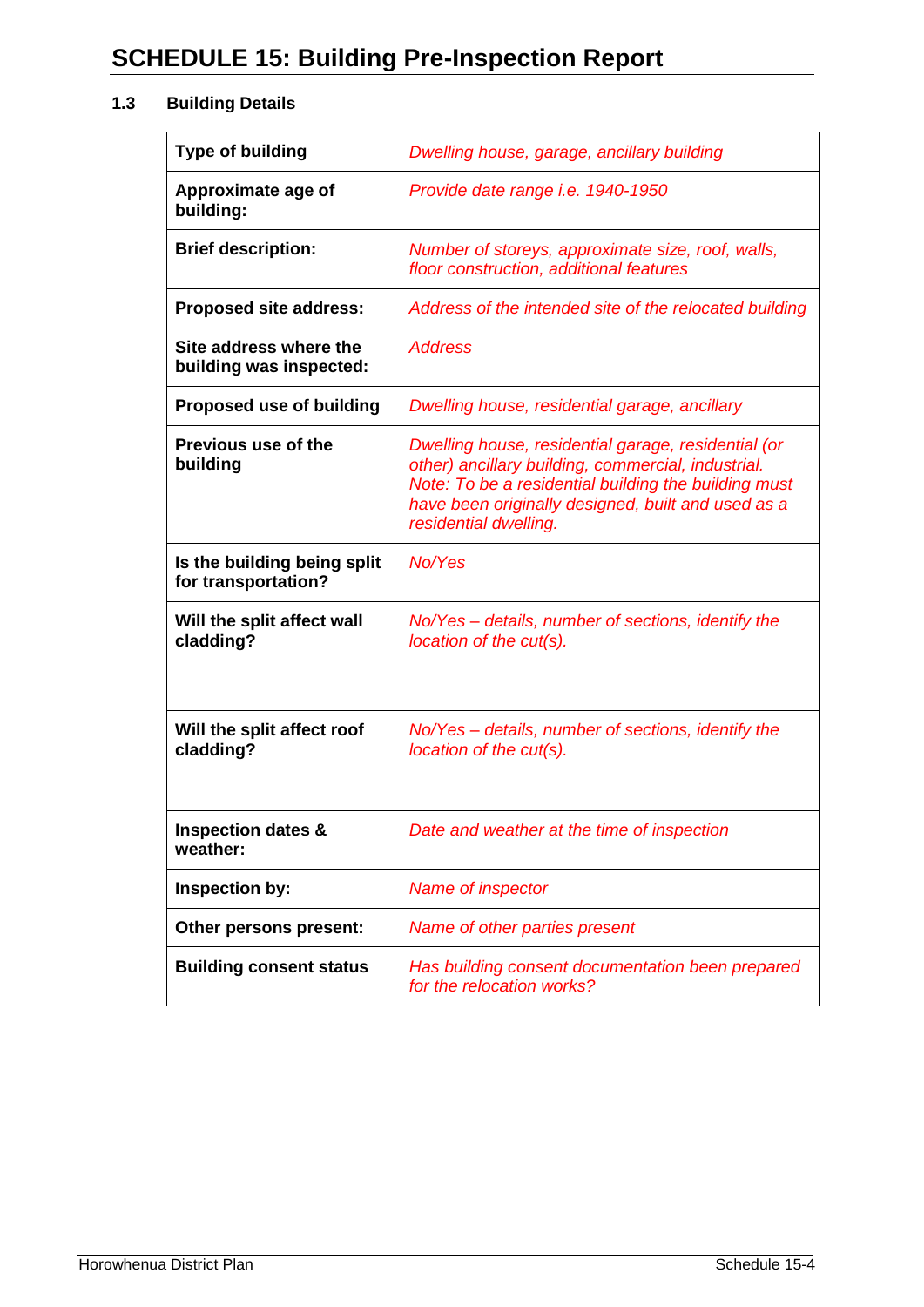#### **1.4 REPORTING CONDITIONS**

This Report has been prepared under the following conditions of engagement:

- The building inspection undertaken for the purpose of this Report is based on a visual inspection only; therefore it is not possible to guarantee that all concealed areas containing defects will be accessible (floor voids, roof voids, etc). No intrusive investigation will therefore be undertaken.
- Signs of water ingress will be searched for during the building inspection undertaken for the purpose of this Report, however this Report cannot warrant that the building is free from water penetration, from defective roofing, cladding, rainwater goods, rising damp or the like unless evident at the time of visual survey.
- Only areas where safe access is possible have been inspected.
- This Report is provided for the use of the Applicant identified in Section 1.1 of this Report and the Horowhenua District Council and may not be used by others without written permission by those parties. The writer of this Report accepts no liability to third parties who may act on this Report.
- This Report is for the purpose of meeting the requirements of the Horowhenua District Plan. It is not a report to address matters required by the Building Act 2004, except that it requires a declaration regarding whether the building is/isn't safe and sanitary, and has provision for information regarding bearers & floor joists, flooring, wall framing, subfloor cladding & ventilation, and smoke detectors in order to facilitate the building consent process.

#### **1.5 EXCLUSIONS**

This Report **does not** include comment about the following:

- a) The structure of the building unless otherwise commented upon;
- b) The surrounding neighbourhood;
- c) The value of the property;
- d) Illegal works; or
- e) The internal condition of the building unless otherwise commented upon.

Additionally, no search has been made of:

- f) Local Authority rates;
- g) Government Valuation; or
- h) LIM or PIM reports.

#### **1.6 DEFINITIONS**

The following should be used to define the "Condition" of each "Construction Element" listed in the Condition Table in Section 2.0 of this Report:

- Good: Items that have suffered minimal weathering, wear or decay and are free from any visual defects.
- Reasonable: Items that have worn through 'normal' use and weathering, and are in commensurate condition to the building's age and use.
- Poor: Items that are worn, decayed or weathered either due to the age, abnormal use or lack of maintenance.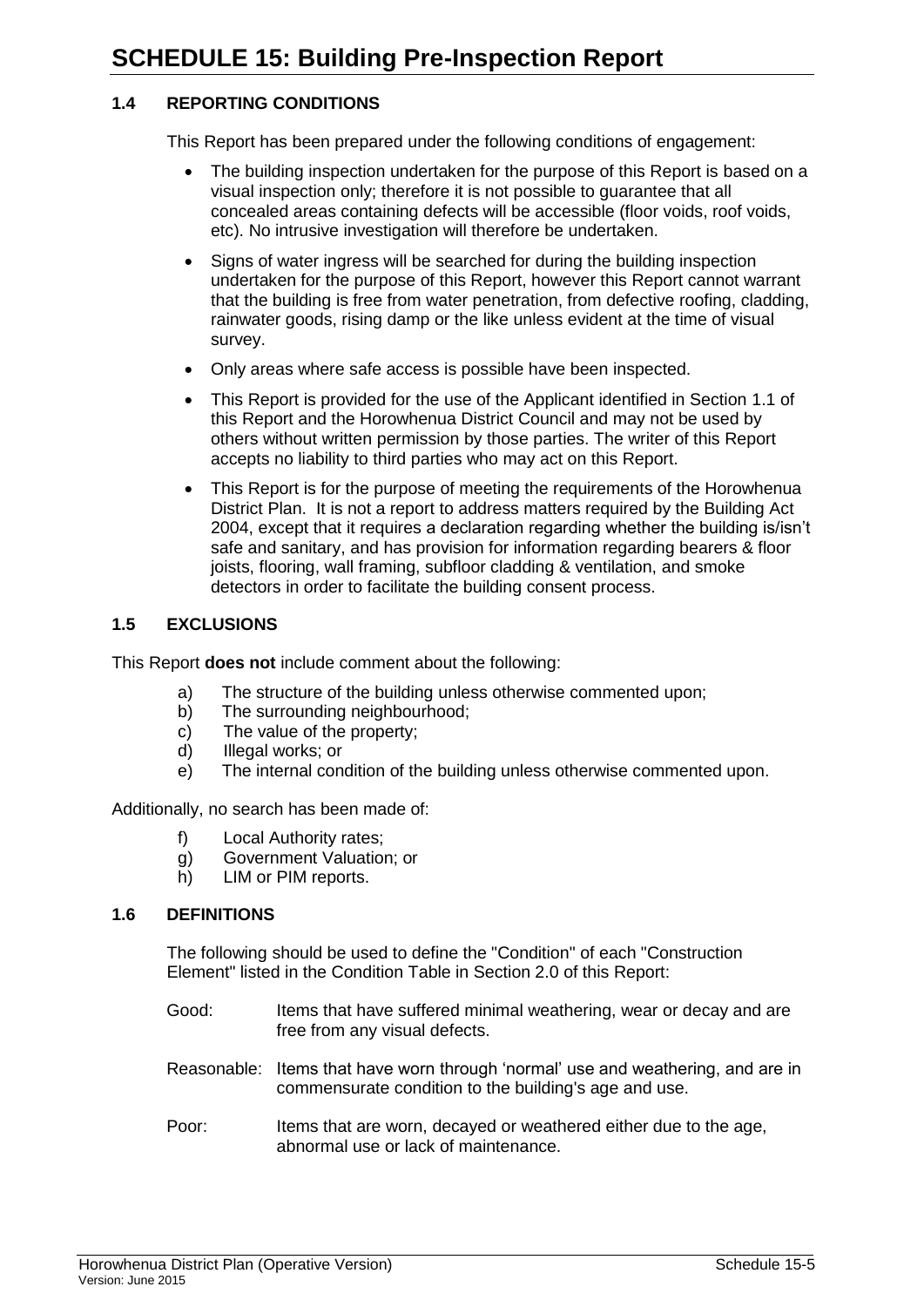#### **1.7 AREAS ACCESSED**

*Example:*

*The external envelope of the subject building viewed from ground floor level and where safely accessed by ladder from ground level.*

*Internally, our inspection was limited to those parts of the buildings that could be safely accessed and a head and shoulders inspection of the roof space.*

*Access was gained into the subfloor space…*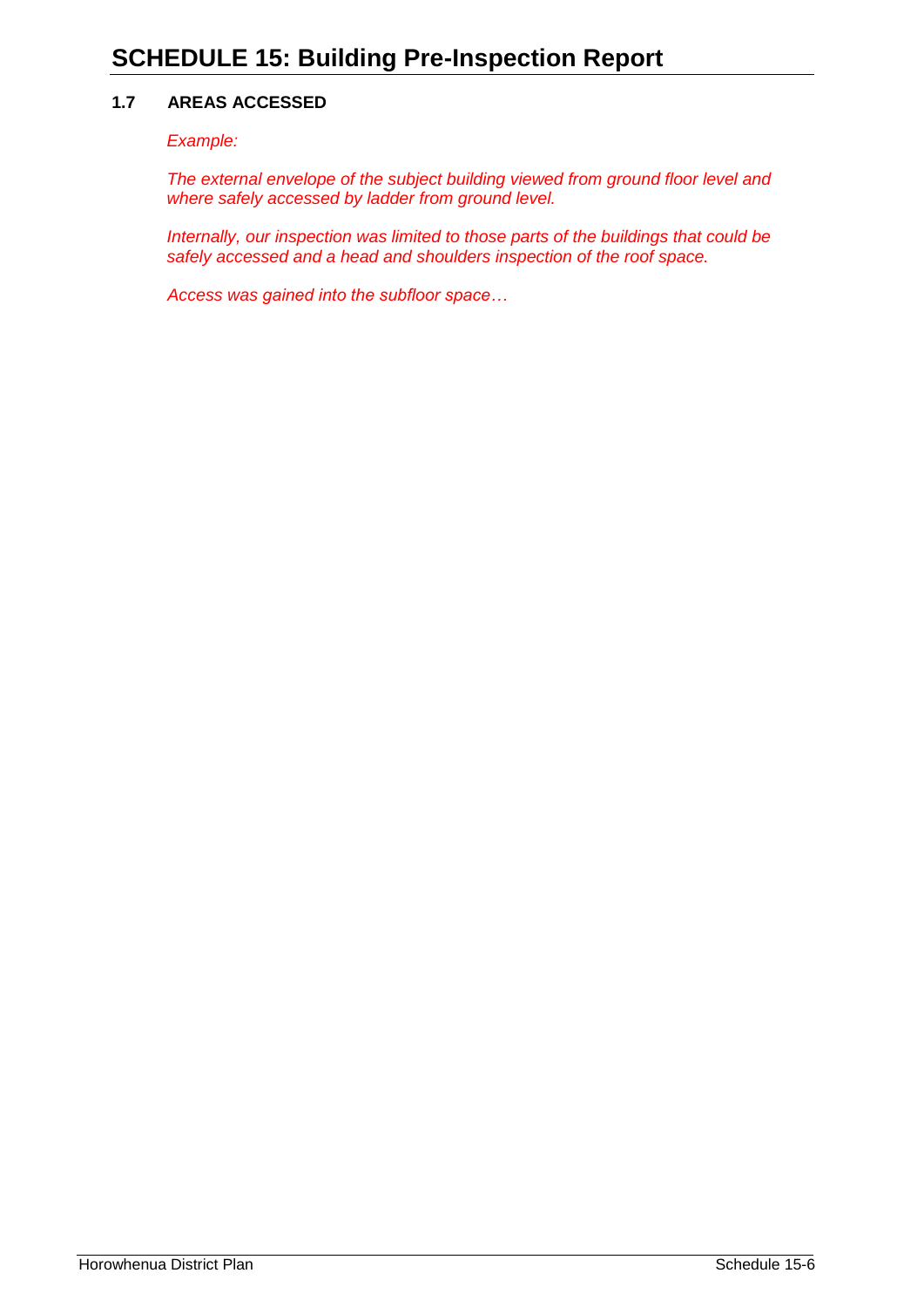## **2.0 CONDITION TABLE**

| <b>Resource Management Act 1991 (RMA)</b> |                                         |                                                                                                              |                          |                                                                                                                                                                                                                                   |                                                                                       |
|-------------------------------------------|-----------------------------------------|--------------------------------------------------------------------------------------------------------------|--------------------------|-----------------------------------------------------------------------------------------------------------------------------------------------------------------------------------------------------------------------------------|---------------------------------------------------------------------------------------|
| Item                                      | <b>Construction</b><br><b>Element</b>   | <b>Description</b>                                                                                           | <b>Condition</b>         | <b>Reinstatement work</b><br>required & Comments                                                                                                                                                                                  | Photograph                                                                            |
| $\mathbf{1}$                              | Roof                                    | Corrugated iron/fibre cement<br>sheet, concrete tile, metal tile,<br>butynol membrane, other                 | Good/Reasonable/<br>Poor | None/ Repair/ Repaint/ Re-<br>roof etc<br><b>Additional comments</b><br>required if the roof was<br>removed during relocation.                                                                                                    | Insert multiple photographs<br>if/as required under any of<br>the below sub-headings. |
| $\mathbf 2$                               | <b>Spouting and</b><br><b>Downpipes</b> | PVC, metal, butynol membrane,<br>other                                                                       | Good/Reasonable/<br>Poor | None/ Repair/ Repaint/<br><b>Replace etc</b><br>Example: Repair all timber<br>fascias, barges as well as<br>rainwater goods to ensure<br>surface moisture discharges<br>into new Council approved<br>outlet at new site location. |                                                                                       |
| 3                                         | <b>Wall Cladding</b>                    | <b>Fibre cement</b><br>weatherboard/sheet, timber<br>weatherboard, board and<br>batten, metal sidings, other | Good/Reasonable/<br>Poor | None/ Repair/ Repaint/<br><b>Replace etc</b>                                                                                                                                                                                      |                                                                                       |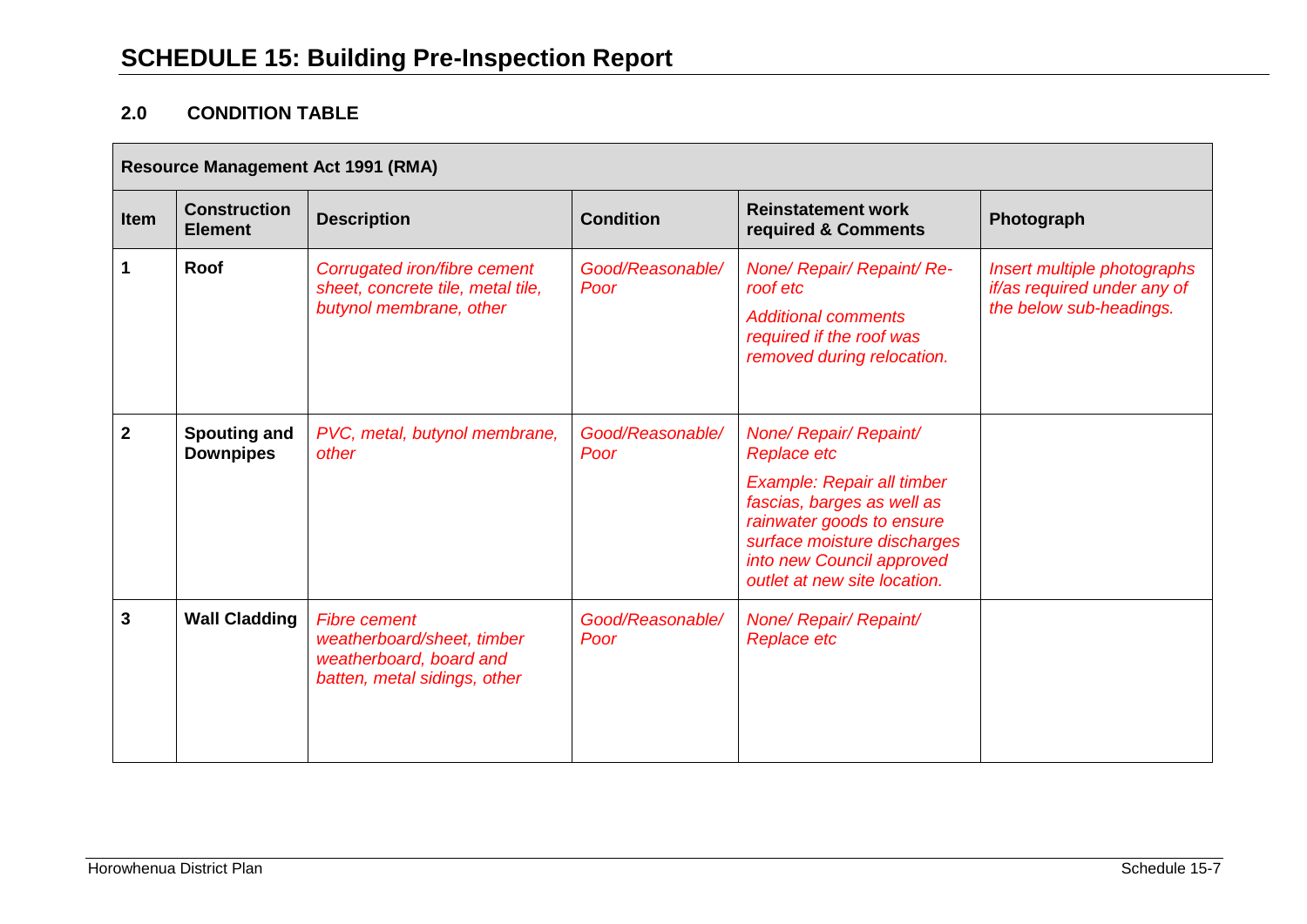# **SCHEDULE 15: Building Pre-Inspection Report**

| <b>Resource Management Act 1991 (RMA)</b> |                                       |                                                                                 |                          |                                                                                                                             |            |
|-------------------------------------------|---------------------------------------|---------------------------------------------------------------------------------|--------------------------|-----------------------------------------------------------------------------------------------------------------------------|------------|
| <b>Item</b>                               | <b>Construction</b><br><b>Element</b> | <b>Description</b>                                                              | <b>Condition</b>         | <b>Reinstatement work</b><br>required & Comments                                                                            | Photograph |
| 4                                         | <b>Foundation</b><br>cladding         | <b>Baseboards (likely to have been</b><br>removed)                              | Good/Reasonable/<br>Poor | None/ Repair/ Repaint/<br><b>Replace etc</b>                                                                                |            |
|                                           |                                       |                                                                                 |                          | Replacement and painting of<br>baseboards or other<br>foundation cladding                                                   |            |
| 5                                         | Window<br>and<br>Door Joinery         | Powder<br>aluminum,<br>coated<br>timber, steel, single glazed,<br>double glazed | Good/Reasonable/<br>Poor | <b>None/Install new</b><br>joinery/Repair and redecorate<br>existing joinery                                                |            |
|                                           |                                       |                                                                                 |                          | <b>Example: Repair and repaint</b><br>window and door joinery.<br>Replace all broken glass<br>immediately after relocation. |            |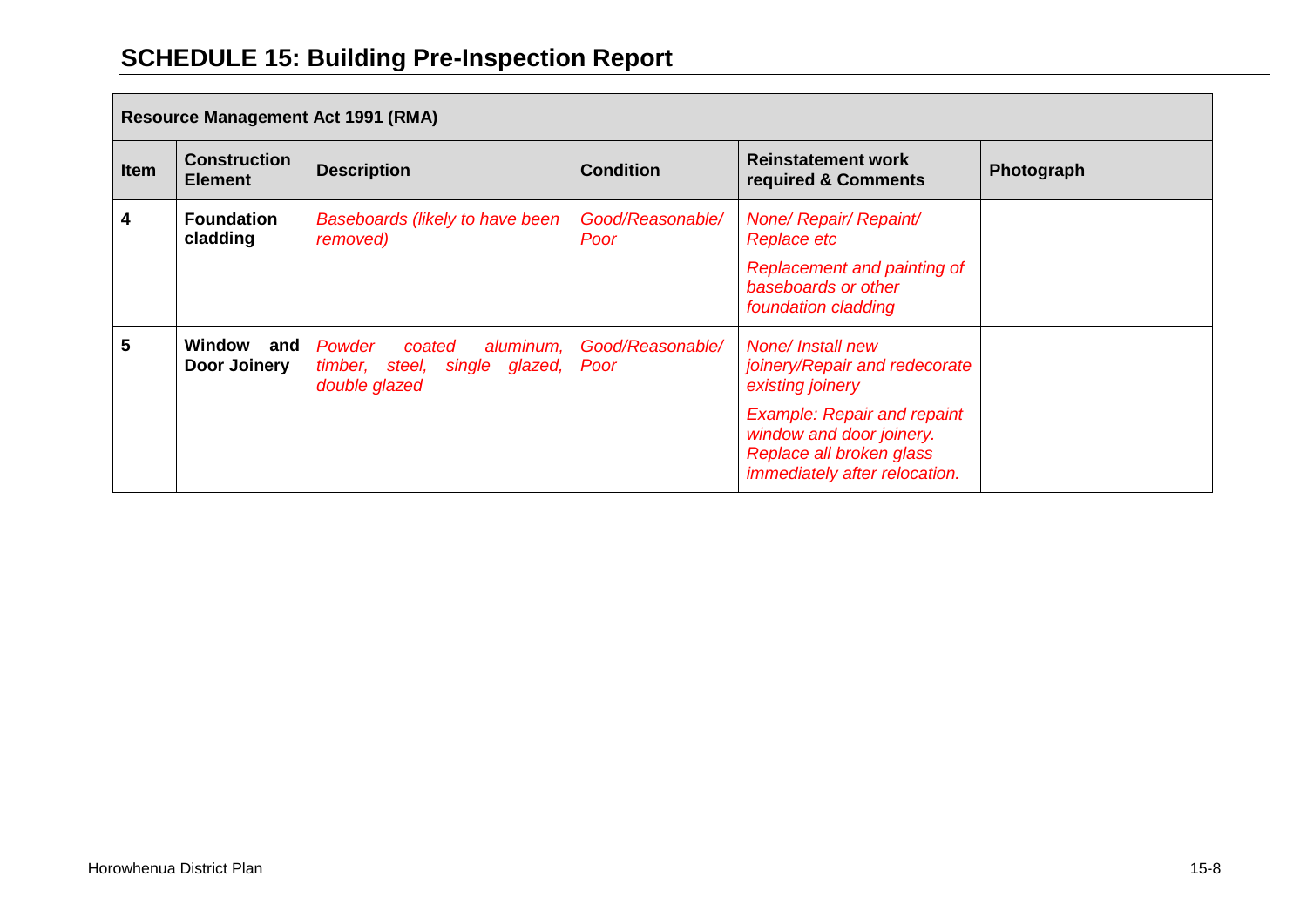## **3.0 BUILDING ACT REQUIREMENTS**

A building consent is required for the relocation of the building and all subsequent works. The building work must be designed and undertaken by Licensed Building Practitioners with the appropriate category of licence (certain homeowner exemptions may apply). This Report must be submitted to the Council at the same time as the application for building consent is made for the relocated building.

The building consent documents must be provided to the Horowhenua District Council along with the appropriate fees and proof of ownership (Certificate of Title less than 3 months old for the proposed site).

The table below should be completed to provide information to facilitate the building consent process.

|                | <b>Building Act 2004</b>                    |                                                                                                                                                                                                                                  |                                |  |  |
|----------------|---------------------------------------------|----------------------------------------------------------------------------------------------------------------------------------------------------------------------------------------------------------------------------------|--------------------------------|--|--|
| <b>Item</b>    | <b>Construction</b><br><b>Element</b>       | <b>Description</b>                                                                                                                                                                                                               | <b>Condition</b>               |  |  |
|                | <b>Existing subfloor</b><br>and framing     |                                                                                                                                                                                                                                  |                                |  |  |
| 1              | <b>Bearers &amp; Floor</b><br><b>Joists</b> | <b>Description</b>                                                                                                                                                                                                               | Good/Reasonable/Poor           |  |  |
| $\overline{2}$ | <b>Flooring</b>                             | <b>Description</b>                                                                                                                                                                                                               | Good/Reasonable/Poor           |  |  |
| 3              | <b>Wall Framing</b>                         | <b>Description</b>                                                                                                                                                                                                               | Good/Reasonable/Poor           |  |  |
| 4              | <b>Subfloor Cladding</b><br>and Ventilation | <b>Description</b>                                                                                                                                                                                                               | Likely to have been<br>removed |  |  |
|                | <b>Interior</b>                             |                                                                                                                                                                                                                                  |                                |  |  |
| 5              | <b>Smoke Detectors</b>                      | Mains wired/battery powered.<br>The smoke detectors are installed<br>in every sleeping space, or within<br>3000mm of every sleeping space<br>door and audible to sleeping<br>occupants on the other side of the<br>closed doors. | Good/Reasonable/Poor           |  |  |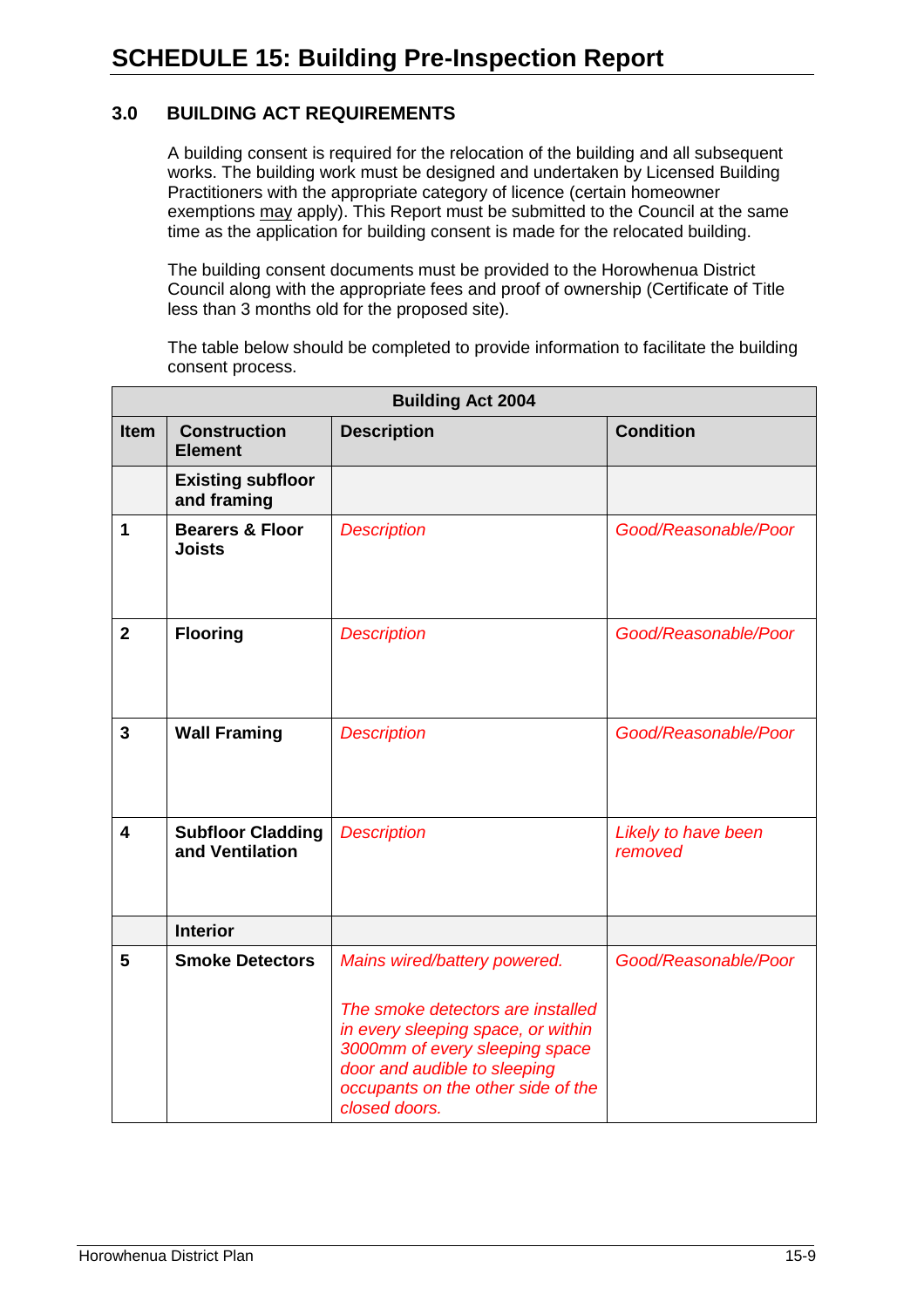#### **3.1 SAFE AND SANITARY**

*Comment is required. Building Surveyor MUST give a declaration regarding whether the building is/isn't safe and sanitary.* 

*Note:*

*If the building was constructed after the Building Act 1991 (i.e. Building Consent) confirmation is required as to whether a Code Compliance Certificate had been granted for the building.*

*Note:*

*If the building is not considered safe and sanitary then give reasons. (example: evidence of leaky building)*

#### **3.2 HEALTH AND SAFETY**

Set out below is a description of the health and safety concerns identified.

*Example:*

*Building materials identified are suspected to contain asbestos. This includes, but not limited to fibre cement claddings, vinyl flooring and soffit linings. Asbestos is relatively safe when encapsulated, but is dangerous to health when fibres become airborne. This can occur when the building materials are damaged or become degraded.* 

*No specialist laboratory testing has been carried out to confirm the presence or absence of asbestos or any other material hazardous to health. All comments are based upon a visual inspection only.* 

*It is recommended that a specialist asbestos surveyor be instructed to identify the risks present.*

### **4.0 ESTIMATE OF COSTS OF EXTERNAL REINSTATEMENT WORKS**

The estimate of costs of external reinstatement works is the sum of *[insert]*.

*Note:*

*Allow a contingency sum for any damage in transit.*

*"Reinstatement Works" means the extent of the work required to the exterior of the relocated building as specified in the Building Pre-Inspection Report for the purposes of the District Plan. The exterior reinstatement works will not include matters regulated by building legislation or connection to foundations; but may include matters required by the District Plan for work and work to be undertaken and completed to the exterior of the building to a workmanlike standard and to achieve a tidy appearance, including, without limitation:*

- *(a) Repair of broken windows and window frames;*
- *(b) Repair of rotten weatherboards or other damaged wall cladding;*
- *(c) Necessary replacement or repair of roof materials;*
- *(d) Cleaning and/or painting of the exterior where necessary e.g. roof, walls, window frames etc;*
- *(e) Repair of spouting and downpipes;*
- *(f) Repair of transit damage; and/or*
- *(g) Replacement and painting of baseboards or other foundation cladding.*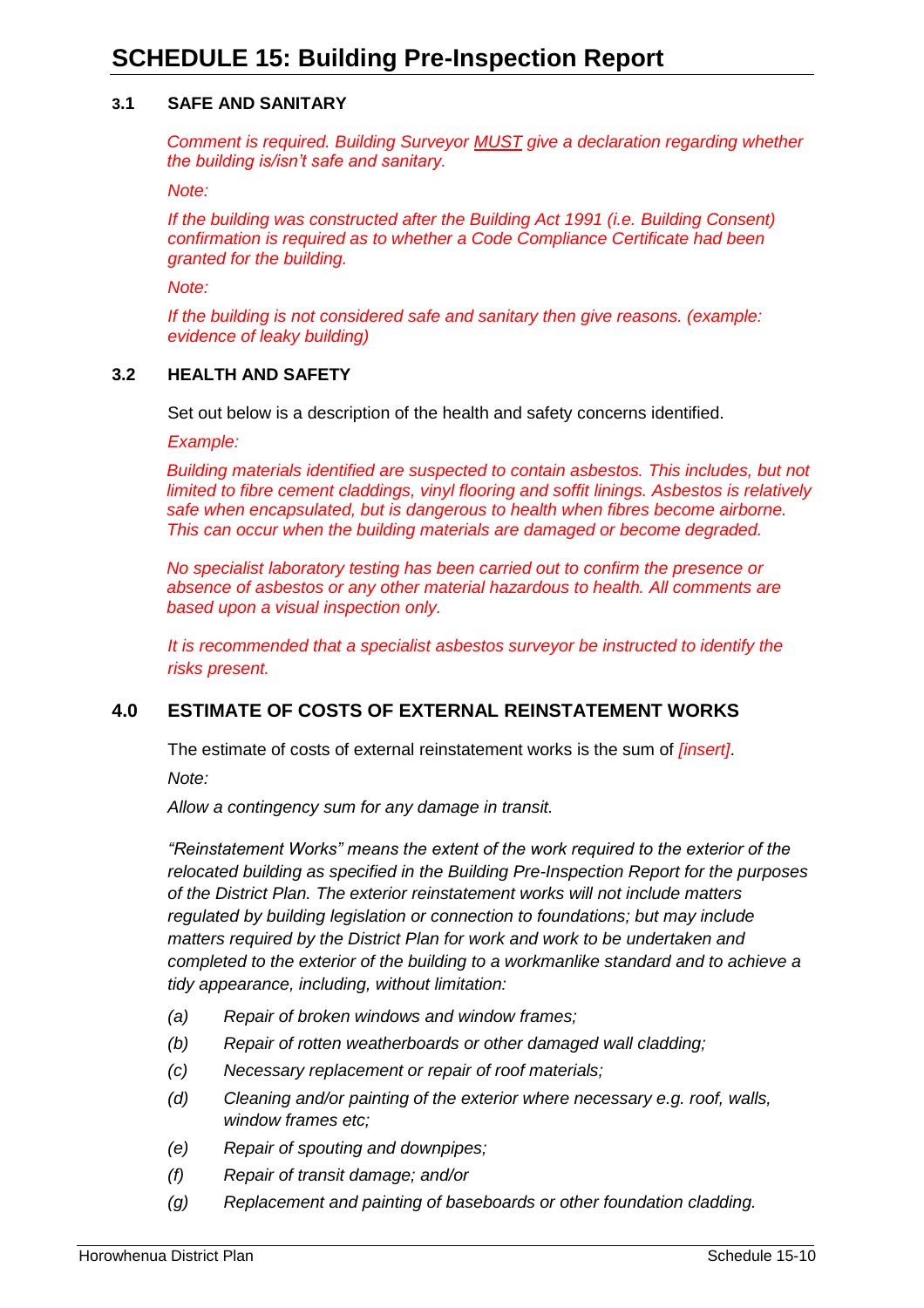## **5.0 BUILDING SURVEYOR'S SIGNATURE**

I, certify that the information provided is true and correct and that the building described above appears to have complied with the relevant Building Regulations at the time of its construction, and (if a dwelling) the building has been originally designed, built and used as a residential dwelling.

| <b>Author</b>                                                                                        |  | <b>Peer Reviewer</b>                                                              |
|------------------------------------------------------------------------------------------------------|--|-----------------------------------------------------------------------------------|
| [Name]                                                                                               |  | [Name] (If undertaken/available)                                                  |
| Signed:                                                                                              |  | Signed:                                                                           |
|                                                                                                      |  |                                                                                   |
|                                                                                                      |  |                                                                                   |
|                                                                                                      |  | I certify that I am qualified to prepare this Report as a (tick appropriate box): |
| $\Box$                                                                                               |  | Horowhenua District Council Building Compliance Officer (or equivalent);          |
| Member of the New Zealand Institute of Building Surveyors;<br>$\Box$                                 |  |                                                                                   |
| $\Box$                                                                                               |  | Licensed Building Practitioner (carpenter or design category); and/or             |
| Building inspector from the local authority where the building is being relocated<br>$\Box$<br>from. |  |                                                                                   |
| Qualifications [LBP Category, BOINZ, RICS, NZIBS, ANZIA etc]                                         |  |                                                                                   |
| For and On Behalf of Company Name                                                                    |  |                                                                                   |
| <b>Address</b><br><b>Inspectors business address</b>                                                 |  |                                                                                   |
| <b>Telephone</b><br>Telephone business number                                                        |  |                                                                                   |
| <b>Email</b><br><b>Email business address</b>                                                        |  |                                                                                   |

## **6.0 OWNER PAYMENT & USE OF REFUNDABLE MONITORING FEE**

*Please tick both boxes*

- □ I/we have deposited a refundable monitoring fee of \$1500 with the Horowhenua District Council at the same time as lodging this Report.
- $\Box$  I/we understand that the refundable monitoring fee will be used by the Horowhenua District Council to cover the costs of monitoring inspections necessary to ensure that the reinstatement work required in the Condition Table in Section 2.0 of this Report is completed. Should the reinstatement work not be completed within 9 months of the building being delivered to the destination site I/we understand that the monitoring fee together with the information contained in this Report may be used by Horowhenua District Council officers to fulfil the requirements of lodging and processing a resource consent application for the relocated building.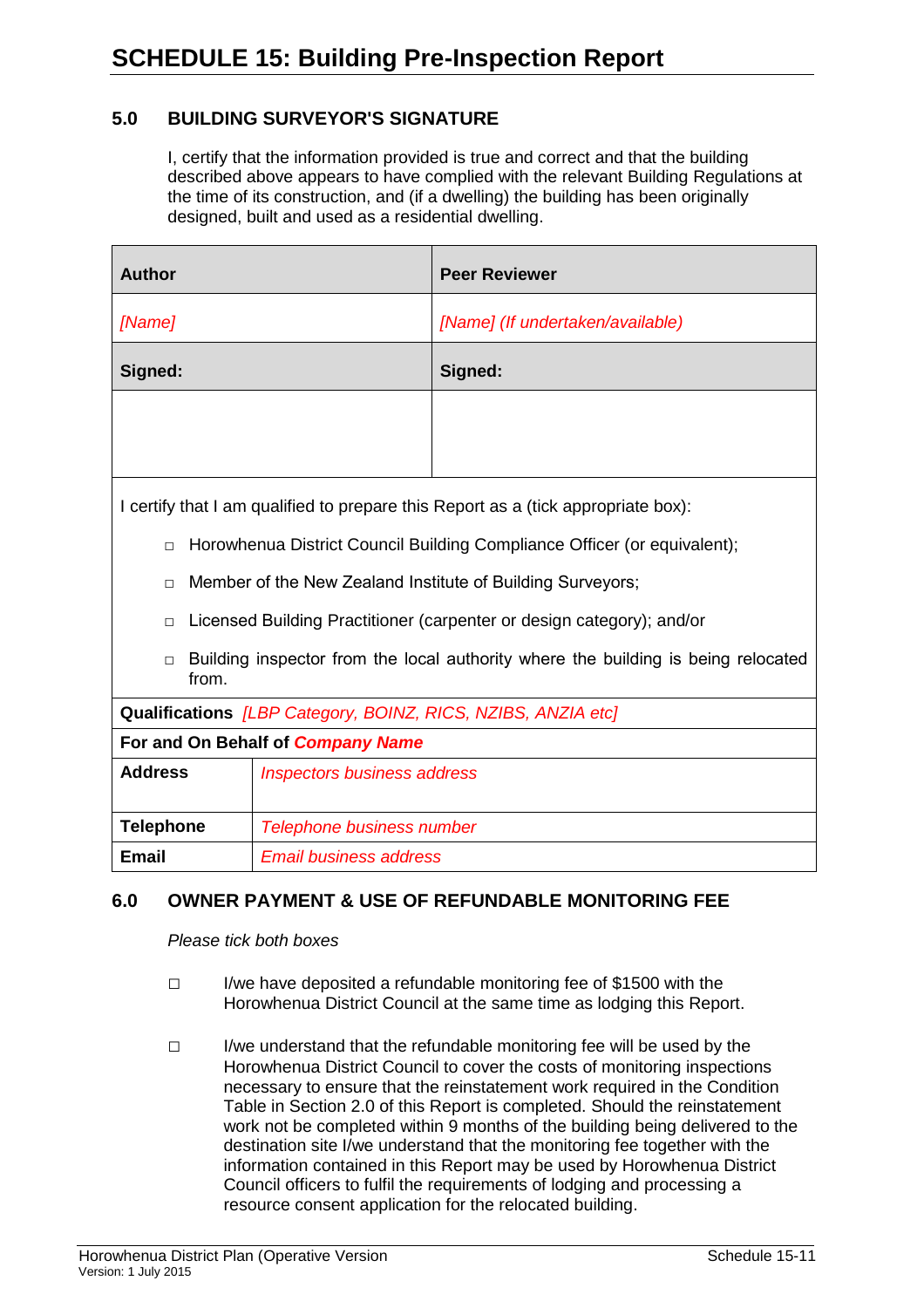## **7.0 OWNER CERTIFICATE AND DECLARATION**

As a requirement of the Horowhenua District Plan, I/we \_\_\_\_\_\_\_\_\_\_\_\_\_\_\_\_\_\_\_\_\_\_\_\_\_

CERTIFY that I/we will ensure that within 9 months of the building being delivered to the destination site the reinstatement work required in the Condition Table in Section 2.0 of this Report will be completed.

I acknowledge that failure to complete any reinstatement work identified in the Condition Table in Section 2.0 of this Report may lead to the Horowhenua District Council taking action under the Building Act 2004 or the Resource Management Act 1991, including by way of a notice to fix, infringement notice, abatement notice, enforcement order, or prosecution.

| Owner |  |
|-------|--|
|       |  |
|       |  |
|       |  |
| Owner |  |
|       |  |
|       |  |
|       |  |
| Owner |  |
|       |  |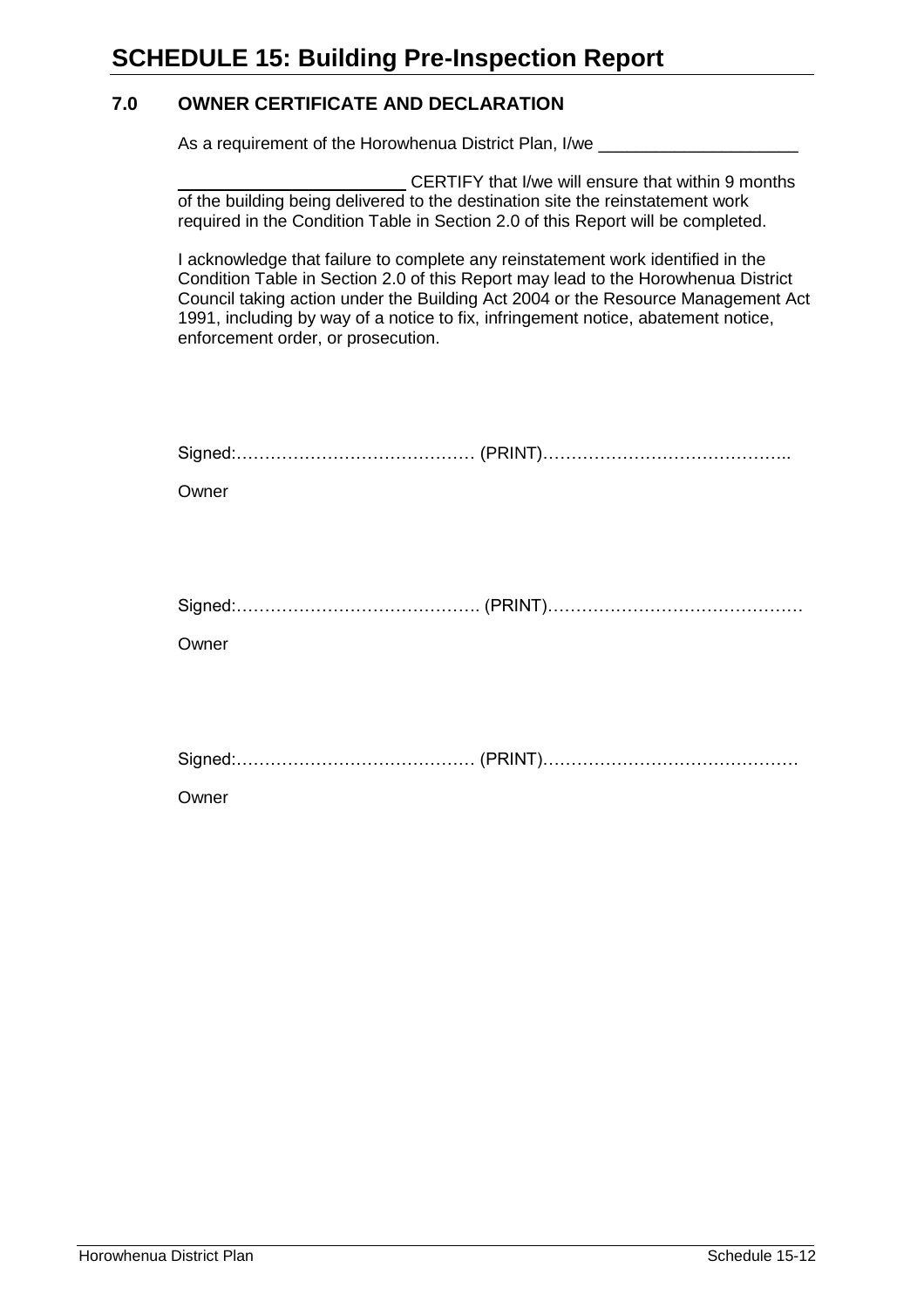## **APPENDIX A – PHOTOGRAPHS**

| Elevation description i.e. Front Elevation | Elevation description i.e. Rear Elevation | <b>Elevation description</b> |
|--------------------------------------------|-------------------------------------------|------------------------------|
|                                            |                                           |                              |
| <b>Elevation description</b>               | <b>Elevation description</b>              | <b>Elevation description</b> |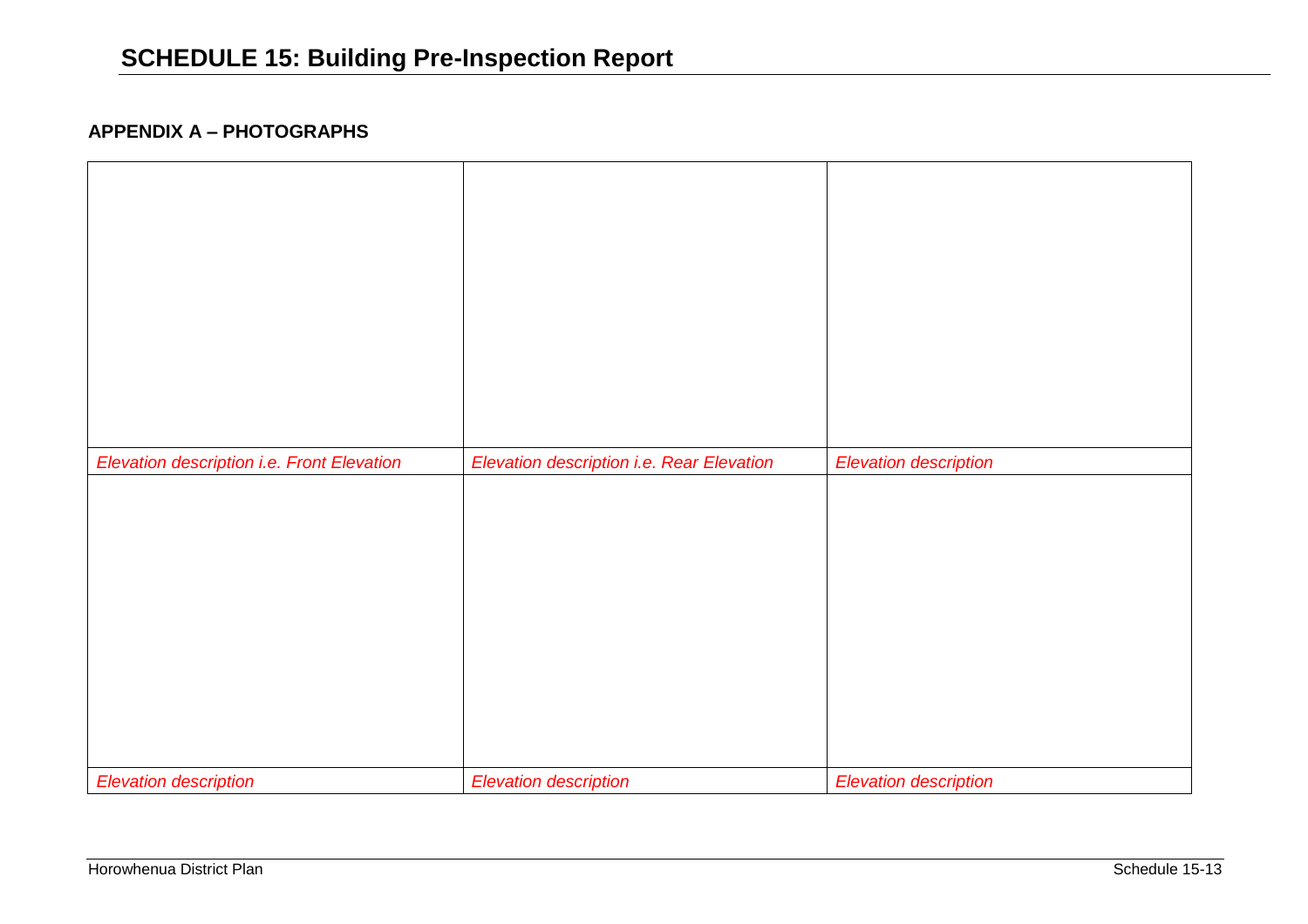| <b>Elevation description</b> | <b>Elevation description</b> | <b>Elevation description</b> |
|------------------------------|------------------------------|------------------------------|
|                              |                              |                              |
|                              |                              |                              |
|                              |                              |                              |
| <b>Elevation description</b> | <b>Elevation description</b> | <b>Elevation description</b> |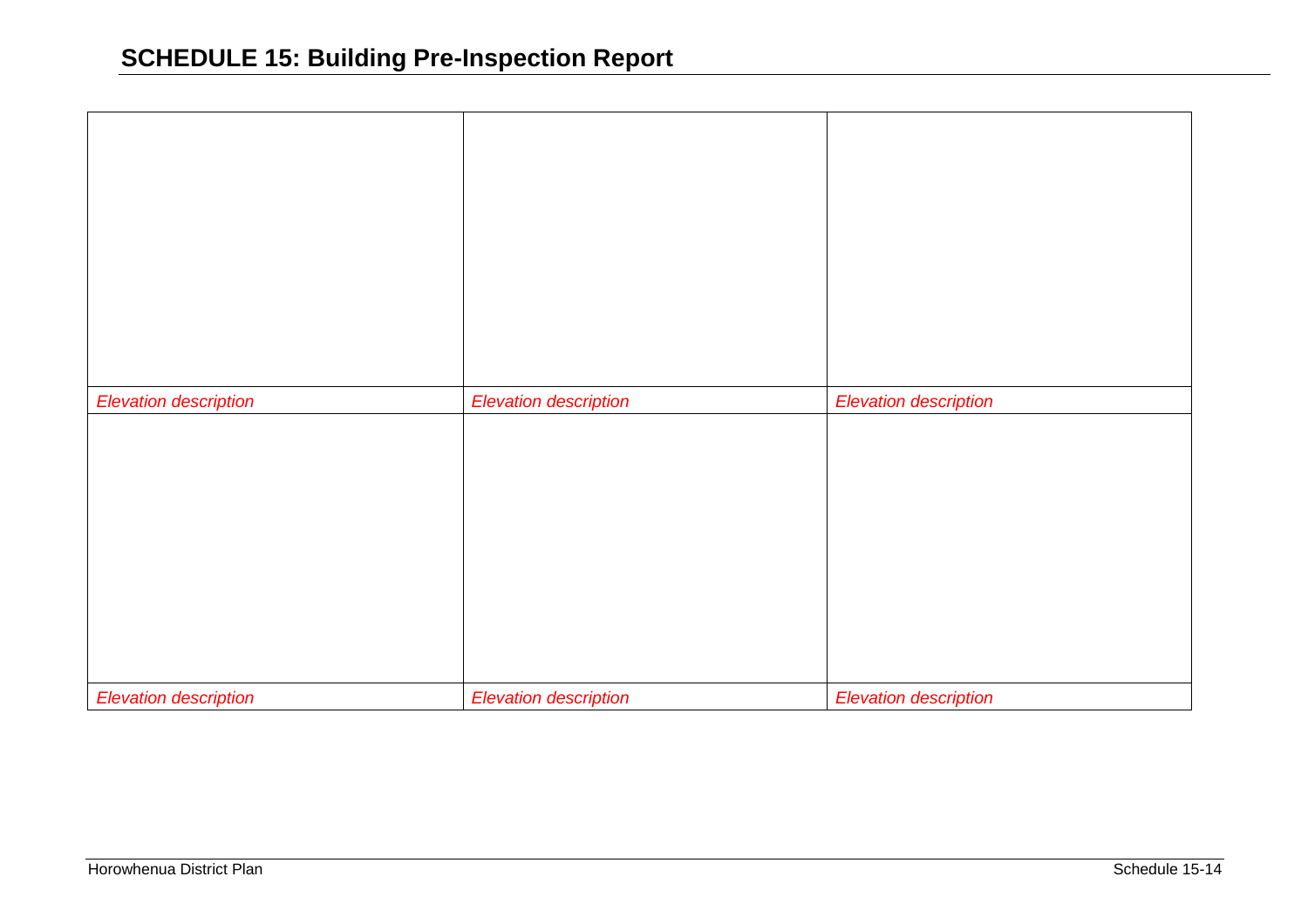## **Additional Comments and Notes**

*[insert if necessary]*